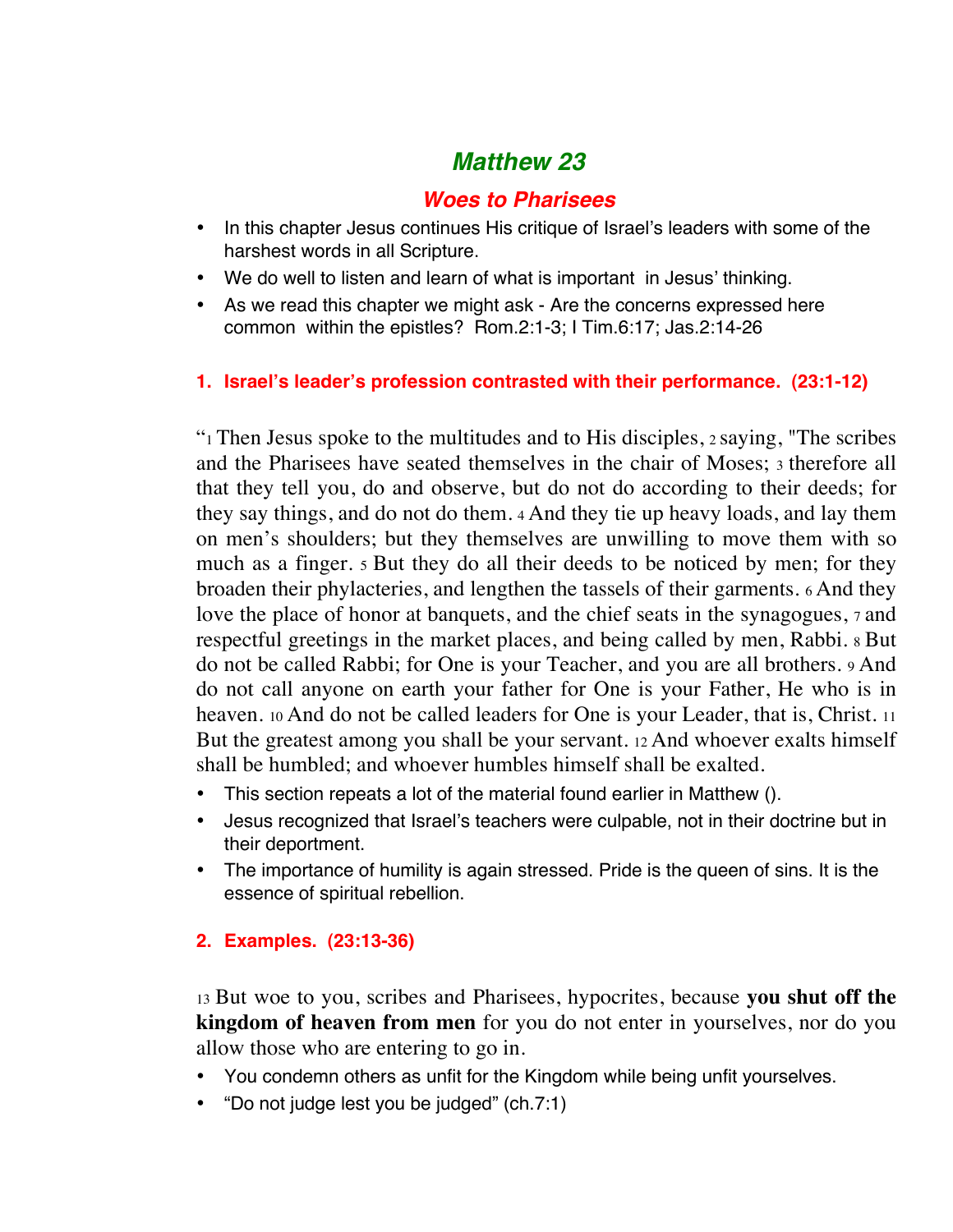• Do we exclude others with our "high standards" while not living up to them ourselves?

14 [Woe to you, scribes and Pharisees, hypocrites, because **you devour widows' houses**, even while for a pretense you make long prayers; therefore you shall receive greater condemnation.]

- Note that this verse does not appear in the oldest and best manuscripts of Matthew. It was probably added later to harmonize with the parallel accounts in Mark 12:40 and Luke 20:47.
- The leaders used their power as jurists to adjust claims against wealthy widows to the benefit of religious leaders.
- Do we pretend to be motivated by spiritual ideals when in reality we are more interested in personal material and social gain?

15 Woe to you, scribes and Pharisees, hypocrites, because you travel about on sea and land to make one proselyte and when he becomes one, **you make him twice as much a son of hell as yourselves**.

- They corrupted their converts by their example and culture.
- How healthy is the spiritual culture you create for new converts?

16 Woe to you, blind guides, who say, 'Whoever swears by the temple, that is nothing; but whoever swears by the gold of the temple, he is obligated.' 17 You fools and blind men; which is more important, the gold, or the temple that sanctified the gold? 18 And, 'Whoever swears by the altar, that is nothing, but whoever swears by the offering upon it, he is obligated.' 19 You blind men, which is more important, the offering or the altar that sanctifies the offering? 20 Therefore he who swears by the altar, swears both by the altar and by everything on it. 21 And he who swears by the temple, swears both by the temple and by Him who dwells within it. 22 And he who swears by heaven, swears both by the throne of God and by Him who sits upon it.

- They would make clever distinctions in parsing the words used in making their oaths so that they did not have to abide by them if it was not in their interest. This was a technical loophole to avoid the obligations of their own promises.
- Do we find a way to cry "illegal procedure" when someone criticizes us or calls us on something we had promised but failed to deliver?

23 Woe to you, scribes and Pharisees, hypocrites! For you tithe mint and dill and cummin, and have **neglected the weightier provisions of the law**: justice and mercy and faithfulness; but these are the things you should have done without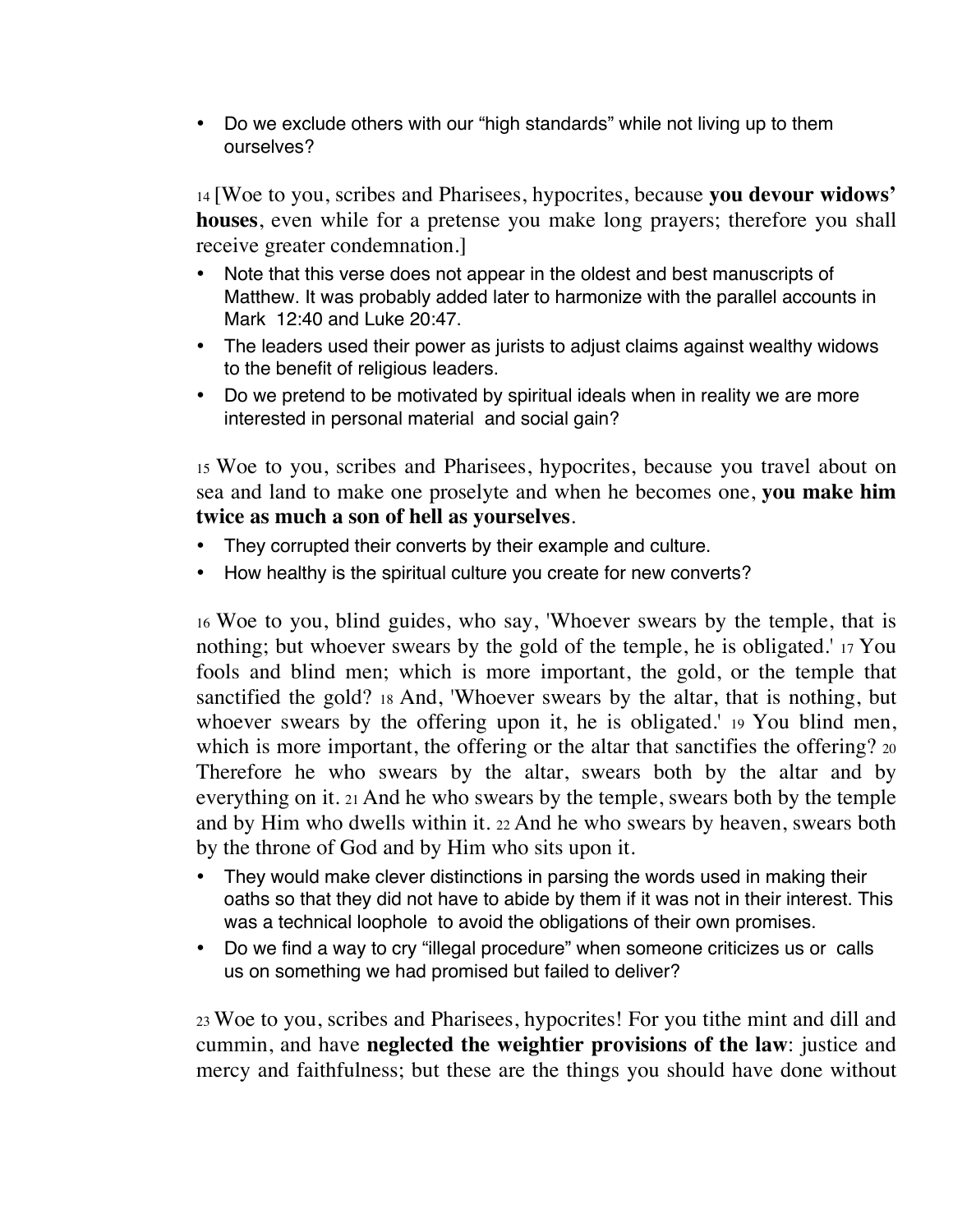neglecting the others. 24 You blind guides, who strain out a gnat and swallow a camel!

- They were great at the outward disciplines of certain aspects of the Law while neglecting the social responsibilities and ethics of the Kingdom.
- Do we find certain "religious" activities indispensable to our faith (worship, giving, certain social restraints, etc) while having no problem with more important ethical responsibilities (gossip, slander, lack of forgiveness, failing to keep our word, etc).

25 Woe to you, scribes and Pharisees, hypocrites! For you **clean the outside of the cup and of the dish, but inside they are full of robbery and selfindulgence**. 26 You blind Pharisee, first clean the inside of the cup and of the dish, so that the outside of it may become clean also.

- They were careful to protect carefully matters of outward cleansing while on the inside they were dirty being very self-centered.
- Is our outward posture carefully disciplined while our "real" inner life is out of control?

27 Woe to you, scribes and Pharisees, hypocrites! For you are **like whitewashed tombs** which on the outside appear beautiful, but inside they are full of dead men's bones and all uncleanness. 28 Even so you too outwardly appear righteous to men, but inwardly you are full of hypocrisy and lawlessness.

- They were dead on the inside while working very hard to appear pure and spiritually healthy and mature.
- Do we live two lives?

29 Woe to you, scribes and Pharisees, hypocrites! For you build the tombs of the prophets and adorn the monuments of the righteous, 30 and say, 'If we had been living in the days of our fathers, we would not have been partners with them in shedding the blood of the prophets.' 31 Consequently you bear witness against yourselves, that you are sons of those who murdered the prophets. 32 Fill up then the measure of the guilt of your fathers. 33 You serpents, you brood of vipers, how shall you escape the sentence of hell? 34 Therefore, behold, I am sending you prophets and wise men and scribes; some of them you will kill and crucify, and some of them you will scourge in your synagogues, and persecute from city to city, 35 that upon you may fall the guilt of all the righteous blood shed on earth, from the blood of righteous Abel to the blood of Zechariah, the son of Berechiah, whom you murdered between the temple and the altar. 36 Truly I say to you, all these things shall come upon this generation.